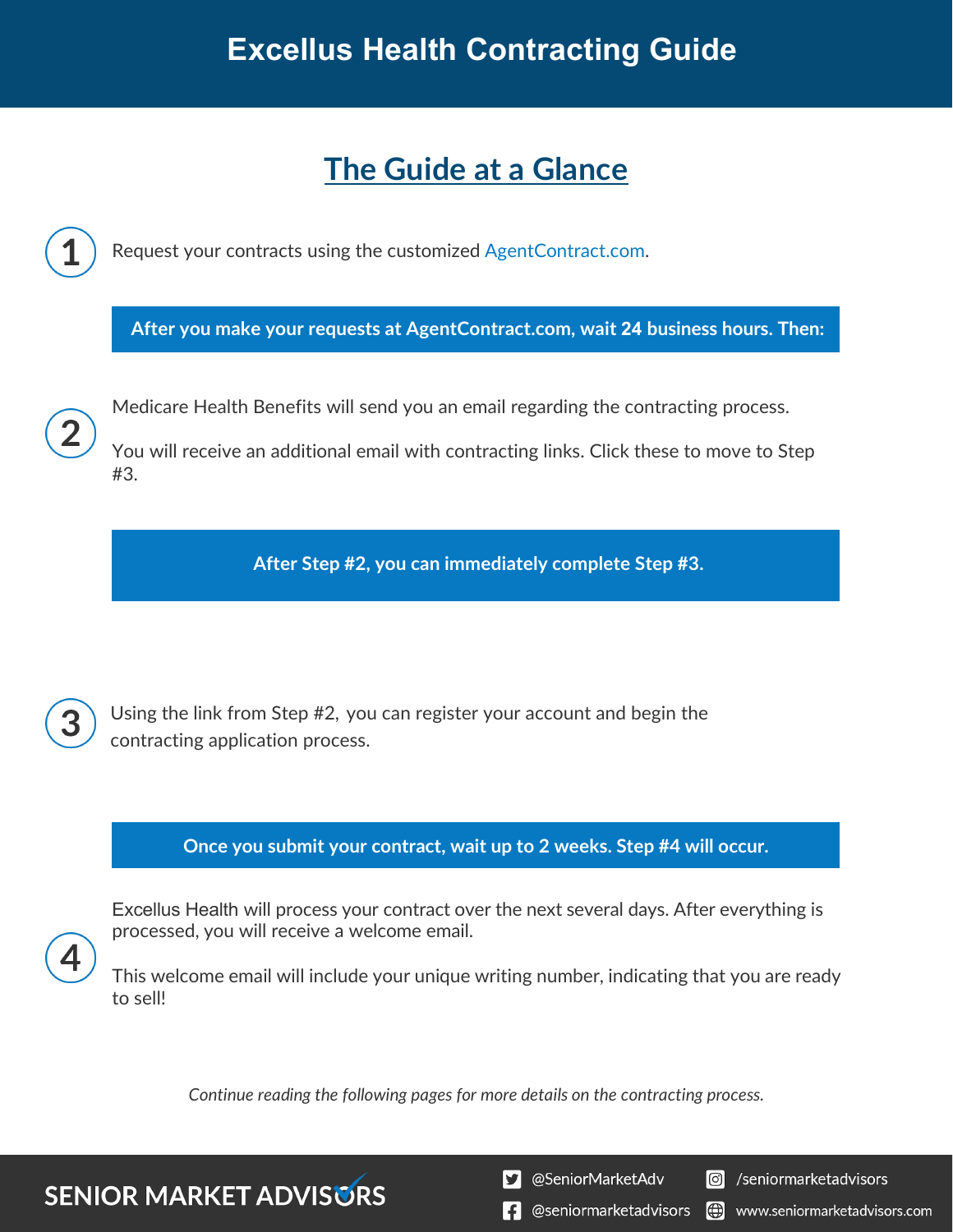**After you request to contract through AC.com, you will receive an email from the Senior Market Advisors Contracting Team with further information on contracting.**

#### **Email Example**:

Hello Agent!

We are reaching out to you in regards to your request to contract with Excellus Health.

You will receive a unique e-contracting link from contracting@seniormarketadvisors.com within 24-48 hours. Once the link is completed, you will receive a welcome email within 5-7 business days.

If you have any questions or concerns, please email contracting@seniormarketadvisors.com.

Thank you for contracting with Senior Market Advisors.

-Senior Market Advisors Contracting Team

You will also begin receiving contracting links specific to you for the carriers that you requested within 24-48 hrs. These links will be coming from a wide variety of email addresses, so please keep an eye out on your email.

#### **Email Example From: noreply@propelicy.com**

| M<br>Propelicy                                                                         | Your action is needed.<br>Please review instructions below. |
|----------------------------------------------------------------------------------------|-------------------------------------------------------------|
| Hello Agent,                                                                           |                                                             |
| You have been invited to register from CHA, please use the link below to activate your |                                                             |
| Propelicy account.                                                                     |                                                             |
| <b>Register Now</b>                                                                    |                                                             |

Note: Your link will be unique to you and will be different than the link in the above example.

## **SENIOR MARKET ADVISURS**

S @SeniorMarketAdv

C /seniormarketadvisors

 $\left| \cdot \right|$  @seniormarketadvisors (.) www.seniormarketadvisors.com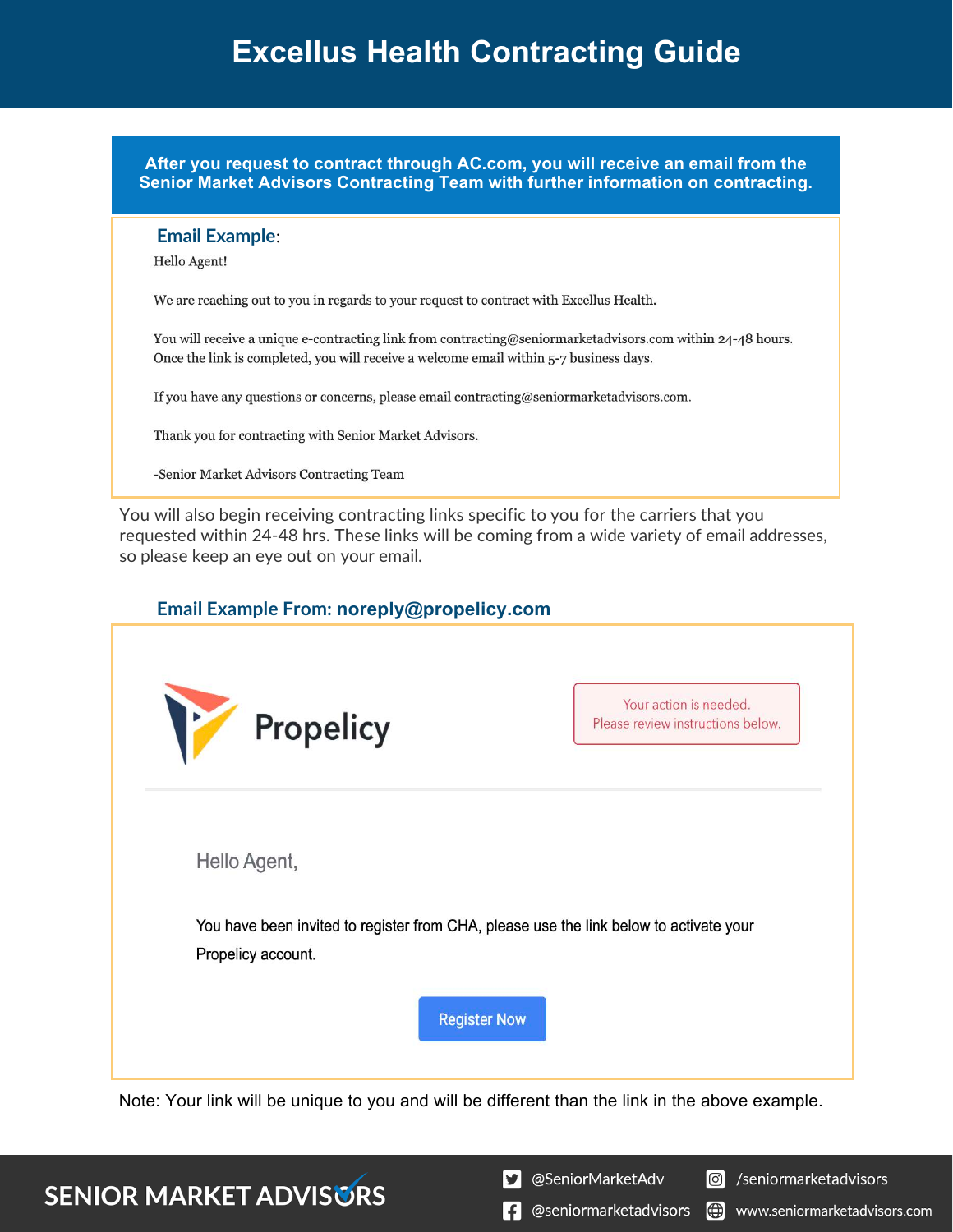- After selecting Register Now, you will be prompted to create a password.

- Once your password is created, select Go to Login.

-After logging in, begin the contracting process by selecting Save & Proceed.

Please confirm your upline.



.com

Register from Continental Health Alliance. Please confirm that they are your upline agency.

I would like to register Continental Health Alliance as my upline

O Continental Health Alliance is not my upline

### Save & Proceed

**SEN** 

- You will need to select the carriers you want to become appointed with by selecting the drop downs and then checking the boxes for each carrier.

| contract with.                                                        |             |                          |                              |
|-----------------------------------------------------------------------|-------------|--------------------------|------------------------------|
| ▼ Medicare Advantage<br>Aetna                                         |             | $\Box$                   |                              |
| Allwell                                                               | Agent PDF A | $\Box$                   |                              |
| AmeriHealth                                                           | Agent PDF A | □                        |                              |
| Caritas                                                               |             |                          |                              |
| Anthem                                                                |             | $\Box$                   |                              |
| <b>Capital BlueCross</b>                                              | Agent PDF A | $\Box$                   |                              |
| CareFirst                                                             | Agent PDF A | $\Box$                   |                              |
| Medicare                                                              |             |                          |                              |
| Advantage                                                             |             | $\Box$                   |                              |
| Cigna<br>Healthspring                                                 |             |                          |                              |
| Clear Spring<br>Health                                                |             | $\Box$                   |                              |
| Clover Health                                                         |             | □                        |                              |
| <b>Excellus Health</b>                                                | Agent PDF A | $\overline{\phantom{0}}$ |                              |
| Plan<br>Please select which carriers you would like to contract with. |             |                          | Save & Exit                  |
| > Medicare Advantage                                                  |             |                          |                              |
| Medicare Supplement                                                   |             |                          |                              |
| Aetna Senior Supplement                                               |             | U                        |                              |
| Americo                                                               |             | П                        |                              |
| Anthem                                                                |             | ⊓                        |                              |
| Capital BlueCross                                                     | Agent PDF A | U                        |                              |
| CareFirst                                                             | Agent PDF A | ⊓                        |                              |
| Cigna                                                                 |             | П                        |                              |
| Excellus Health Plan                                                  | Agent PDF A | $\blacktriangledown$     |                              |
|                                                                       |             |                          |                              |
| OR MARKET ADVISORS                                                    | V.          | @SeniorMarketAdv         | /seniormarketadvisors<br>l©l |